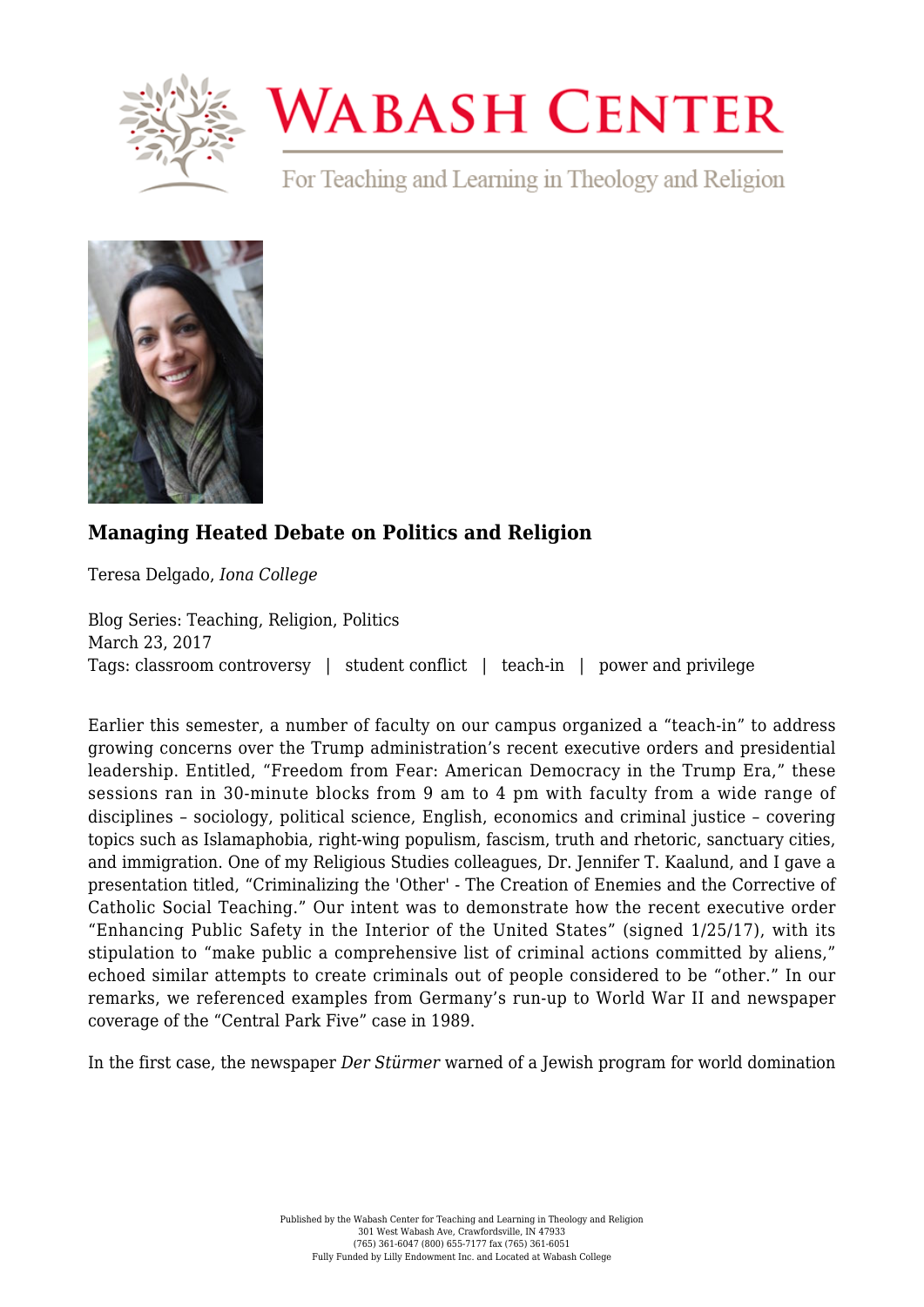and published "crimes" committed by Jews. One article "Who is the Enemy?" (1934 issue) blamed Jews for destroying the social order; the tag line on every issue's opening page read "The Jews are our misfortune!" In the second case, a number of New York newspapers ran headlines such as "Wolfpack's Prey" and "Wild Savages" to describe the five Black and Latino boys (between ages 14 – 16) accused of raping and beating a 28-year-old woman, Trisha Meili, as she jogged in Central Park. At the time, Donald Trump purchased full-page ads in four New York newspapers calling to reinstate the death penalty (even before the boys had their day in court) to "serve as examples so that others will think long and hard before committing a crime or an act of violence." (*New York Times* 5/1/89)

At the end of our presentation, Dr. Kaalund and I fielded some questions from students attending the day's sessions. One student stood up, let's call her Anna, and commented that she was insulted and disheartened, not by the presentation, but by the reaction of students behind her who were, in her view, disruptive and disrespectful during the teach-in, making it difficult for her to learn. She voiced her concern that students were wasting an opportunity to learn something new, perhaps because the content challenged their political views and assumptions.

Things got heated very quickly. One of the students sitting behind Anna, let's call him Will, wasn't going to be "called out" without a response. Our time was up, but he refused to comply with repeated requests to continue the conversation in another venue. I had to escort him out of the auditorium with the promise that I would give him an opportunity to speak his mind. I had no idea what to expect.

When the three of us - Anna, Will and I - sat together (I made sure I was strategically positioned between them), Will admitted that he had reacted quite strongly to how I had, in his view, equated Trump's executive action with Nazi Germany and the Holocaust. Once that connection was made in his mind, everything else was less than credible. He simply shut down and proceeded to carry on the conversation with his friends seated with him. Anna asked him, "Why didn't you raise your hand when you had an opportunity to share your question with the presenters?" Will thought it would be a waste of his time and he wasn't as invested in the process of engagement at that particular moment as was Anna. He wasn't prepared to share publically what he was more at ease sharing privately: that religion, in particular, Catholicism, had nothing to say in response to the executive orders; that everyone has the right to their own political views; and that "you might have a Ph.D. but I can believe you're wrong." He heard something he didn't want to hear after which he foreclosed the possibility of learning altogether.

A number of things were learned from this encounter. First, the faculty who organized the next teach-in built in more time for questions and discussion. It was clear to us that we needed to provide a space for processing the information shared at the teach-in; it was our responsibility to model with and for students what civil engagement can look like. Second, we developed a list of norms for civil engagement that were shared at the beginning of each new teach-in session and at the onset of the Q&A period so that everyone in the room would be mindful of